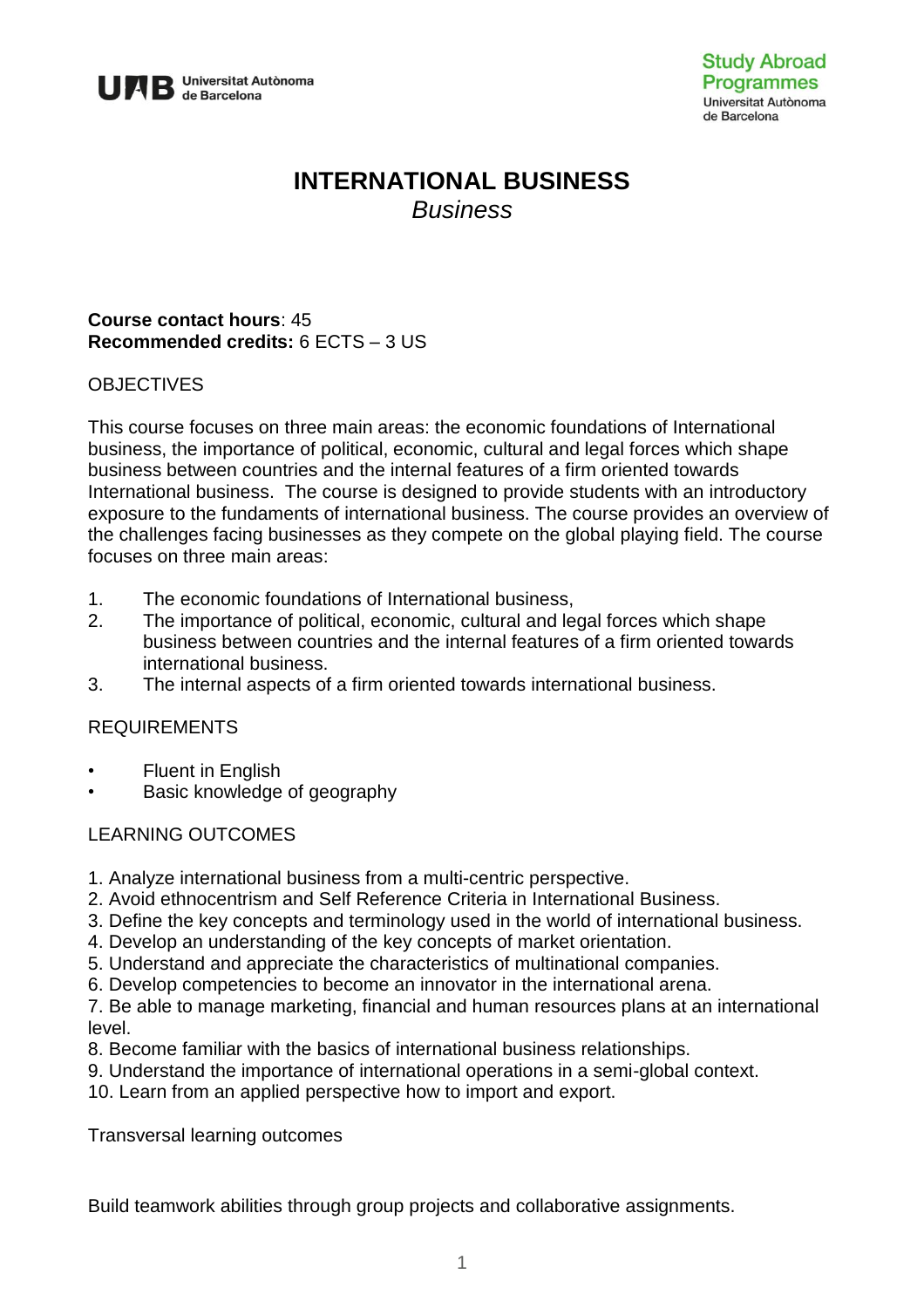

Give and receive constructive feedback to peers. Develop reading comprehension skills and the ability to synthesize. Develop oral presentation skills. Develop critical thinking through case studies analysis.

#### **CONTENTS**

The subject is divided into different topics which appear in the provided documentation: The study of the development of an increasingly integrated global economy marked especially by free trade, free flow of capital, and the tapping of cheaper foreign labor markets.

#### 1. Country Differences in Political Economy

The study and use of how economic theory and methods influences political ideology. Political economy is the interplay between international economics, international law and politics, and how institutions develop in different social and economic systems, such as capitalism, socialism and communism. Political economy analyzes how public policy is created and implemented. In this unit, we analyze this under an international dimension.

#### 2. Cultural role

A key to being successful in business internationally is to understand the role of culture in international business. Whatever sector you are operating in, cultural differences will have a direct impact on your profitability. Improving your level of knowledge of international cultural difference in business can aid in building international competencies as well as enabling you to gain a competitive advantage.

#### 3. Political Economy of International business

Trade barriers, government imposed restriction on the free international exchange of goods or services. Trade barriers are generally classified as import policies reflected in tariffs and other import charges, quotas, import licensing, customs practices, standards, testing, labeling, and various types of certification direct procurement by government, subsidies for local exporters, lack of copyright protection, restrictions on franchising, licensing, technology transfer, restrictions on foreign direct investment , etc.

# 4. Regional Economics

There are varying levels of economic integration, including preferential trade agreements (PTA), free trade areas (FTA), customs unions, common markets and economic and monetary unions. The more integrated the economies become, the fewer trade barriers exist and the more economic and political coordination there is between the member countries. By integrating the economies of more than one country, the short-term benefits from the use of tariffs and other trade barriers is diminished. At the same time, the more integrated the economies become, the less power the governments of the member nations have to make adjustments that would benefit themselves. In periods of economic growth, being integrated can lead to greater long- term economic benefits; however, in periods of poor growth being integrated can actually make things worse.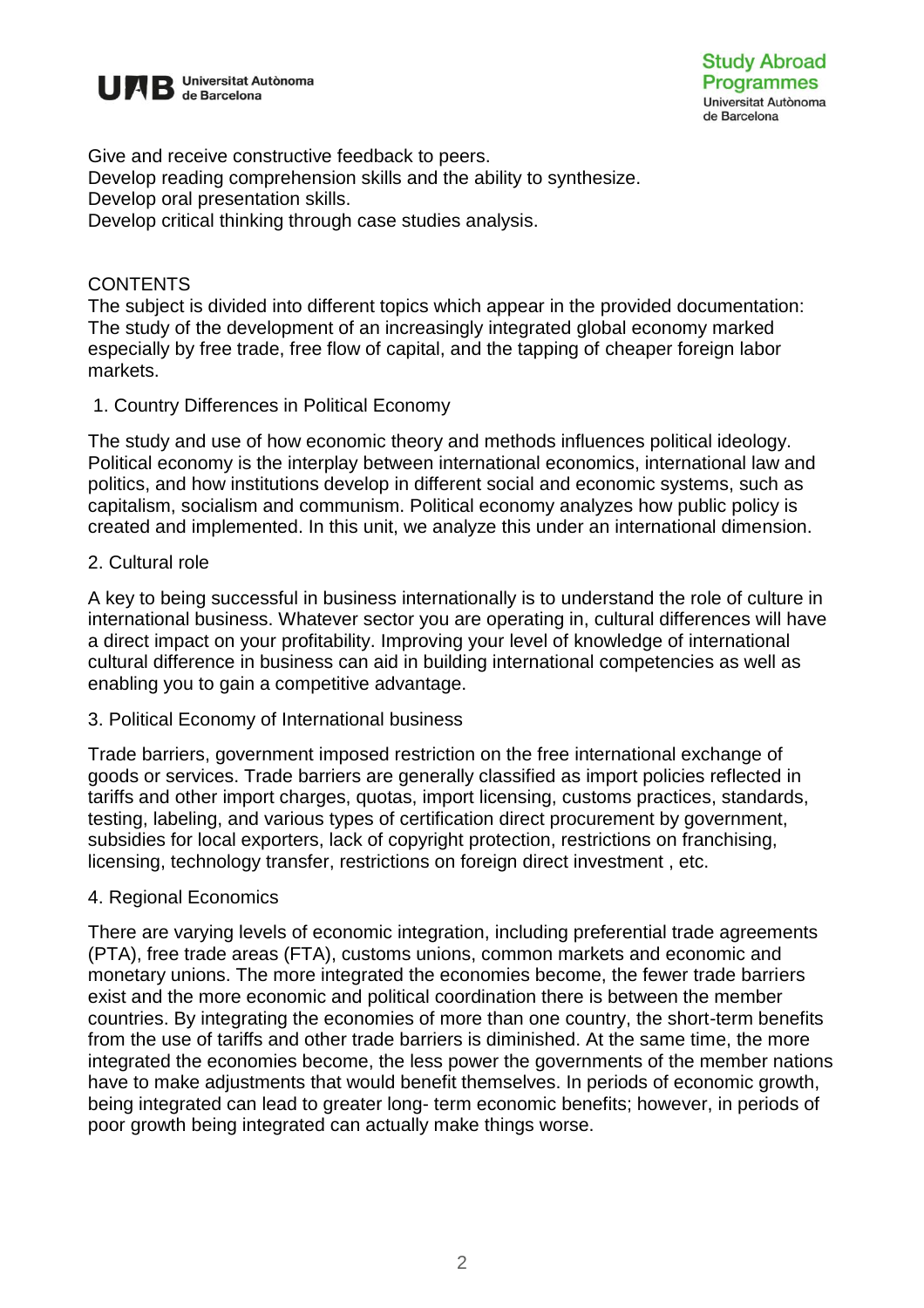

5. The International Monetary systems

International monetary systems are sets of internationally agreed rules, conventions and supporting institutions, that facilitate international trade, cross border investment and generally the reallocation of capital between nation states.

6. The Strategy of International business

This unit refers to plans that guide commercial transactions taking place between entities in different countries. Typically, international business strategy refers to the plans and actions of private companies rather than governments; as such, the goal is increased profit.

7. Entry Strategies

There are two major types of entry modes: equity and non-equity modes. The non-equity modes category includes export and contractual agreements. The equity modes category includes: joint venture and wholly owned subsidiaries.

8. Global Marketing and R&D.

Global marketing is "marketing on a worldwide scale reconciling or taking commercial advantage of global operational differences, similarities and opportunities in order to meet global objectives.

# TEACHING METHODOLOGY

Most classes will be conducted in lecture format. Lectures start by explaining the topics covered and their relevance. The sessions are designed to be interactive and student participation is highly encouraged. The lectures are combined with case studies (around 7- 8) and exercises with the aim of consolidating the knowledge acquired during the lectures.

Constant self-study work outside the class is strongly recommended in order to pass the demanding exams. Students should expect to study a minimum of 40 to 50 hours work outside the class.

The case studies are discussed in plenary and must be prepared in advance, failure to do so will contribute negatively in the class student class participation section.

# ASSESSMENT CRITERIA

| Case study presentation (group) | 10% |
|---------------------------------|-----|
| Case studies analysis (group)   | 30% |
| Class participation and quizzes | 10% |
| Project (group)                 | 10% |
| Exams                           | 40% |